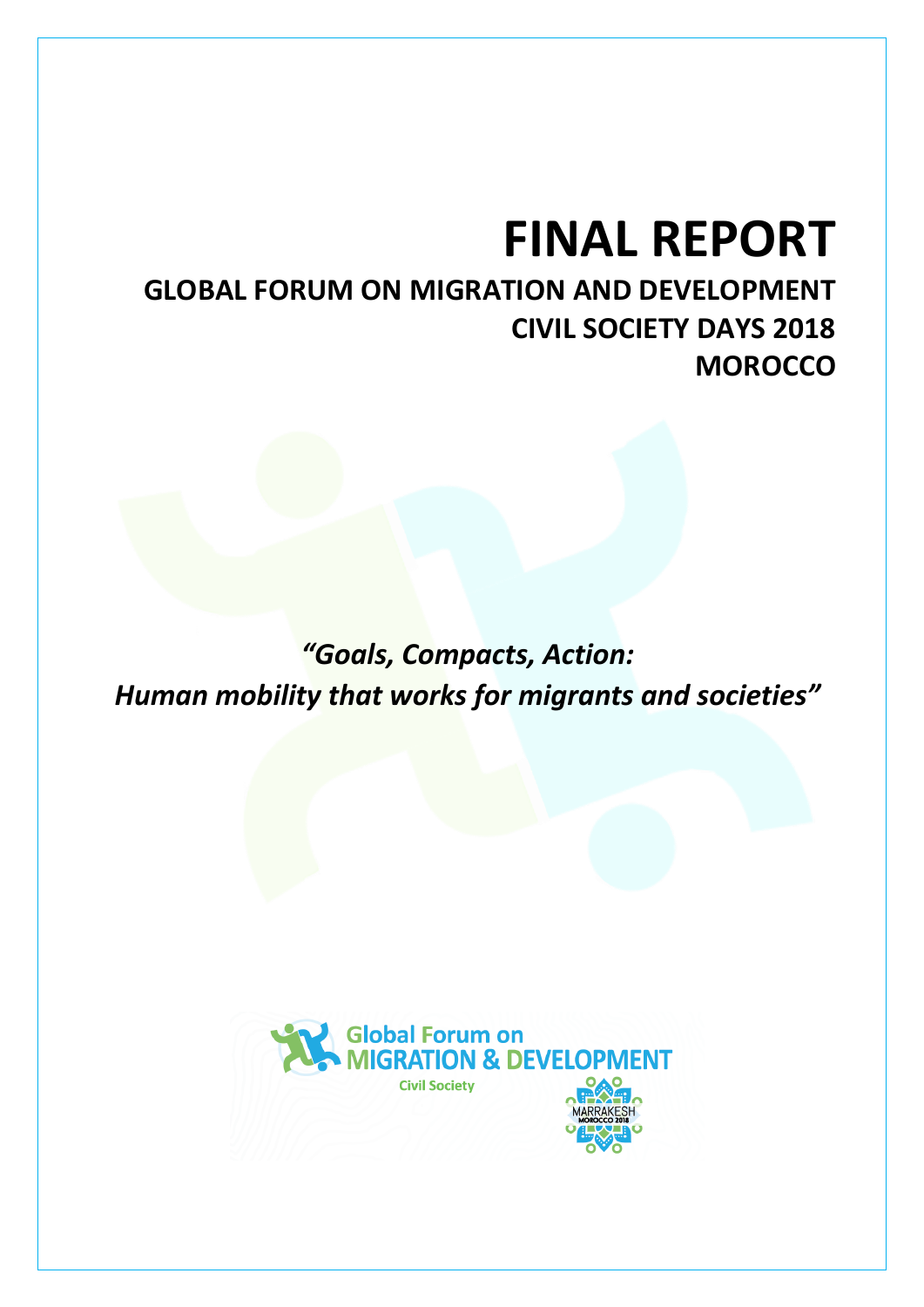# **INDEX**

|       | <b>Report of the GFMD Civil Society Days 2018</b>                              |  |
|-------|--------------------------------------------------------------------------------|--|
| I.    |                                                                                |  |
| Ш.    |                                                                                |  |
| III.  |                                                                                |  |
| IV.   |                                                                                |  |
| V.    |                                                                                |  |
|       | i.                                                                             |  |
|       | ii.                                                                            |  |
|       | iii.                                                                           |  |
|       |                                                                                |  |
| VI.   | Looking towards the GFMD 2019 - Quito, Ecuador: moving from policy to action12 |  |
| VII.  |                                                                                |  |
| VIII. |                                                                                |  |

#### **GFMD Civil Society Days 2018: Key Documents**

- 1. [GFMD 2018: lessons learned](#page-14-1)
- 2. [Programme of the GFMD Civil Society Days](http://madenetwork.org/sites/default/files/EXTERNAL_CSD%20Programme%20draft_29.11.18.pdf) 2018
- 3. [Reference documents](http://madenetwork.org/civil-society-days-2018-gfmd-2018)
- 4. [List of participants](http://madenetwork.org/sites/default/files/list%20of%20participants_GFMD%20Civil%20Society%20Days%202018_22Nov%20_0-2_1.pdf)
- 5. [Statement of the Chair of the GFMD Civil Society Days 2018](http://madenetwork.org/sites/default/files/GFMD%20CSD%20Chair%20report%202018_ENG.pdf)
- 6. [International Steering Committee \(ISC\)](http://madenetwork.org/international-steering-committee)
- 7. **[Global Compact for Migration](https://www.un.org/pga/72/wp-content/uploads/sites/51/2018/07/180713_Agreed-Outcome_Global-Compact-for-Migration.pdf)**
- 8. [Global Compact on](https://www.unhcr.org/gcr/GCR_English.pdf) Refugees
- 9. [12 Civil Society Recommendations for the future of the GFMD](https://gfmd.org/12-civil-society-recommendations-future-gfmd)
- 10. [GFMD Civil Society Days Evaluation Report](http://madenetwork.org/sites/default/files/GFMD%20CSD%202018%20Evaluation.pdf)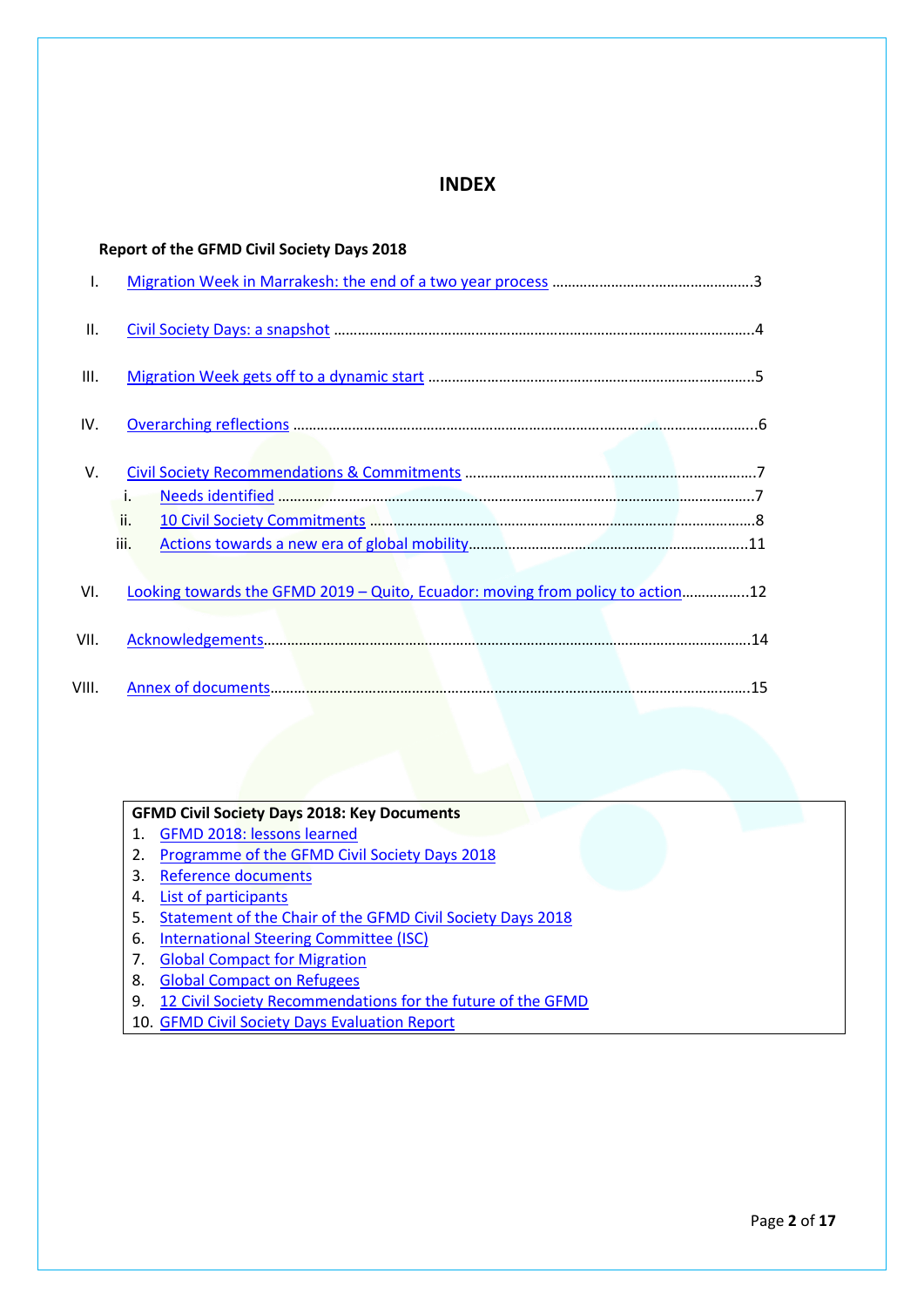# **Global Forum for Migration and Development – Civil Society Days 2018**

# <span id="page-2-0"></span>**I. Migration Week in Marrakesh: the end of a two year process**

The last two years have been busy ones for civil society and the migration movement as a whole. Inspired by the **New York Declaration for Refugees and Migrants** in 2016, civil society rapidly responded to a range of new global processes, with coordination and momentum picking up throughout the negotiating phases and continuing towards the adoption of the Global Compact for Safe, Orderly and Regular Migration (GCM) as well as the Global Compact on Refugees (GCR).

After a year of negotiations and consultations, civil society channeled a great deal of energy into the development of this year's **Global Forum for Migration and Development (GFMD) Civil Society Days**; an atmosphere which permeated the whole event. With the GFMD discussions and debates focusing heavily on the content and implementation of the Global Compact for Migration, the Civil Society Days provided an opportune occasion to come together, reflect on what has been achieved, but more importantly to take stock of where we need to go.

This year's GFMD, and in particular, the Civil Society Days played an important role in setting the scene as the very first event in the "**Marrakesh Migration Week**". While the GFMD takes place each year in a different location, 2018 was unique in that never before has it preceded such an important UN conference on a similar theme. The **UN Conference to adopt the Global Compact for Migration** provided the impetus for a large array of organizations with activities related to migration to establish events of their own in the same location. **The result**: a week full of migration-related events from every angle. World leaders, civil society, youth leaders, academics, the private sector, trade unions and other stakeholders hosted and attended close to a hundred events dedicated to the many nuances of migration and development. After a week of intense discussions, the week ended with the adoption of the Global Compact, a sense of what is to come in the broader migration community and the tasks that lie ahead for civil society to engage in and advocate around a new global process.



Page **3** of **17**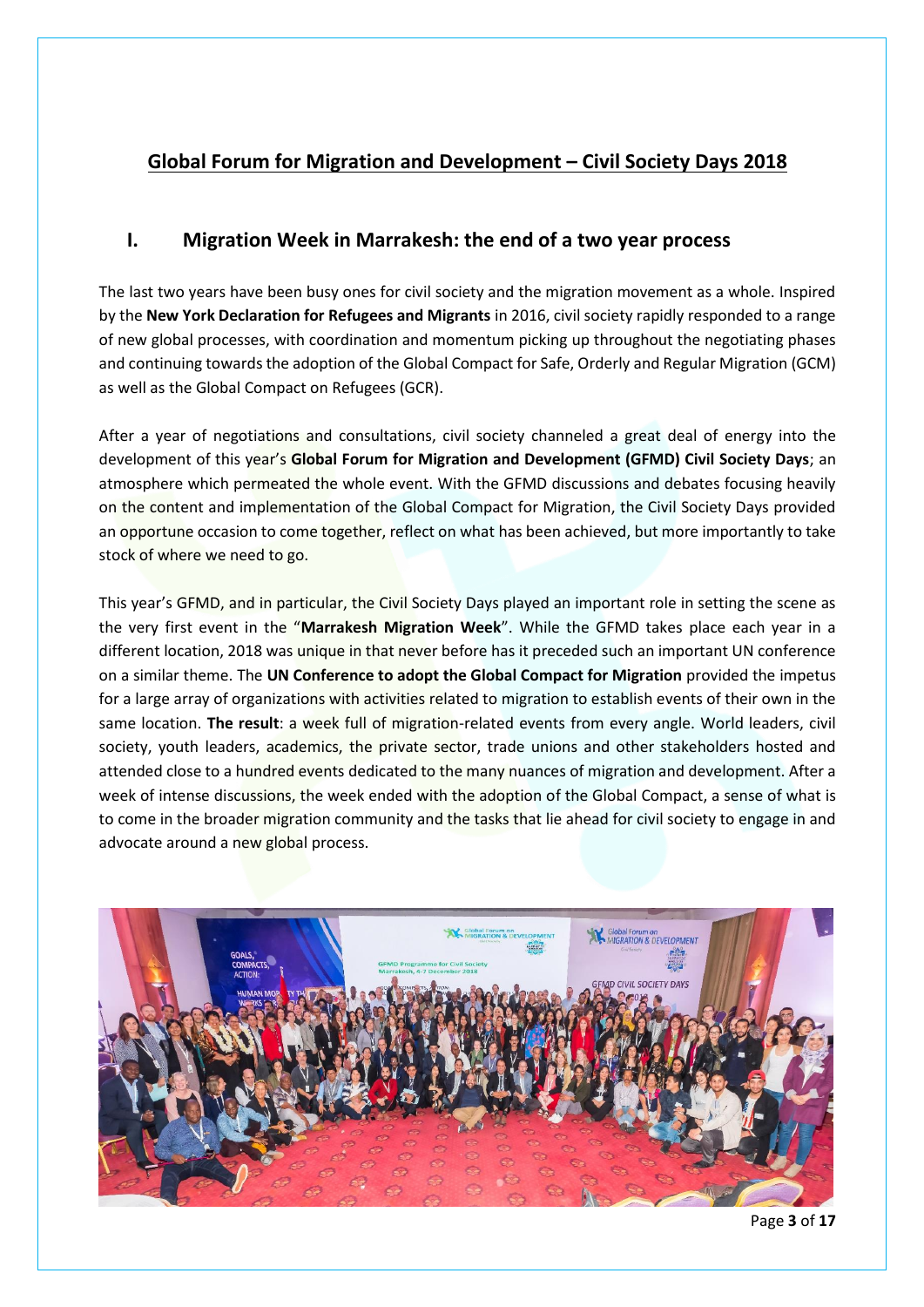# <span id="page-3-0"></span>**II. Civil Society Days: a snapshot**



- A total of **298** civil society delegates participated in the Civil Society Days (CSD)
- For over **45%** of participants, this was their **first** GFMD, reflecting a broader and more diverse participation.
- Of the **298** registered civil society delegates who attended, there were:
	- o **55%** female, **45%** male
	- o **47%** migrants, refugees or members of the diaspora and **44%** representing organizations led by migrants, refugees or members of the diaspora
	- o **27%** representing human rights organizations, **30%** migrant/diaspora NGOs, **24%** development groups, **4%** from academia or think tanks, **8%** from trade unions/workers' organizations and **1%** from private sector, **6%** youth rapporteurs
	- o **59** youth representatives (less than 35 years old)
	- o **25%** from Europe, **16%** from Asia, **15%** from Africa, **13%** from North America, **7%** from Latin America; **7%** from the Middle East, **4%** from the Pacific regions and **8%** representing global organizations/networks; all from **58** different countries. There were also **5%** representation from Moroccan based organizations.
- **56** observers, among them **19** government representatives.
- Livestreaming The English livestreaming had **800** views, French **350** views and the Spanish more than **150**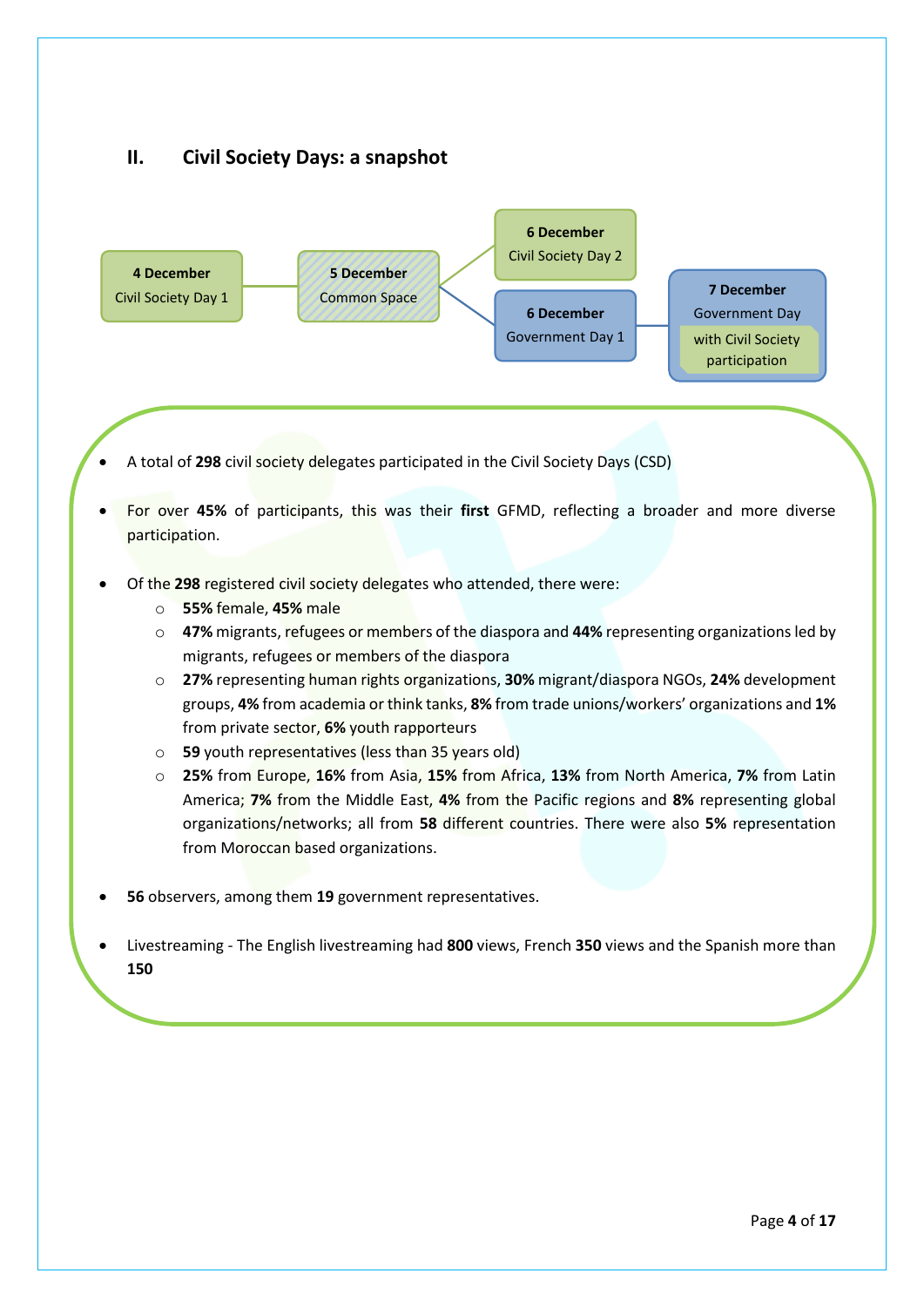# <span id="page-4-0"></span>**III. Migration Week gets off to a dynamic start**

Headlining a week of diverse meetings, grounded in the theme of migration, civil society was eager that the voice and breadth of its experience be heard loud and clear. For the first time, the Civil Society Days were facilitated by a **three-person chair team**, led by **Roula Hamati**, with **Mamadou Goïta** and **Hamza Ibrahim** supporting in the roles of co-chair.

Hamza made sure that youth perspective was heard first and foremost, and reminded us that there is still room for improvement in terms of making sure the voice of the present and the future is heard within the movement and in discussions of policies that affect them. Mamadou brought the expertise of a seasoned migrant advocate with experience as the regional representative for West Africa throughout the negotiations of the Global Compact and an important voice in the Peoples Global Action. Representing the 2018 Civil Society Days, Roula brought a wealth of experience from previous GFMD's. A "youth" herself, Roula has held the role of regional coordinator for the MENA civil society consultation on the Global Compact in 2017, as well as the moderator of the Puerto Vallarta Stocktaking Civil Society Conference. She has been very much involved in the Compact negotiations, experience which gave her a perspective with which to link the various threads of the Civil Society Days sessions.

- ➢ **Recommendations Day** or first Civil Society Day, on **4 December**, was the first moment that civil society actors from around the world could gather together since the negotiations of the Global Compact for Migration concluded. After some general introductory remarks and plenary sessions, participants broke out into four thematic sessions to develop messages and recommendations to be shared with governments in "Common Space" the following day. Discussions centered around:
	- Actions responding to the drivers of **forced displacement, including due to climate change and environmental degradation**
	- Actions ensuring **safe, dignified and rights‐based transit, entry, reception and return**
	- Actions ensuring **decent work, labor rights and fair recruitment**
	- Actions ensuring **the social, economic and political inclusion of migrants in communities**
- ➢ **Common Space**, on **5 December**, saw civil society and governments come together in half a day of plenary and breakout sessions to discuss the implementation of international commitments in the spirit of shared partnership. Co-organised by the civil society coordinating office together with the GFMD 2017-2018 Moroccan Co-Chair, governments, civil society and other stakeholders explored the following themes:
	- Ensuring an **enabling environment for migrants and diaspora to contribute to sustainable development**
	- Ensuring the **inclusion of migrants**
	- Ensuring **safe, dignified and right-based transit, entry, reception and return**
	- Ensuring **decent work, labor rights and fair recruitment**
- ➢ **Commitments Day**, or second Civil Society Day on **6 December** saw a candid one-hour conversation with the new Director General of the International Organisation for Migration (IOM), **Antonio Vitorino**. This was an opportunity for civil society participants to interact with IOM leadership as it assumes its new role as the secretariat of the UN Network on Migration, in addition to having its overarching identity as the UN migration agency fully endorsed. Participants then again broke into the same thematic groups from Recommendations Day, delving deeper into the content of the four themes, this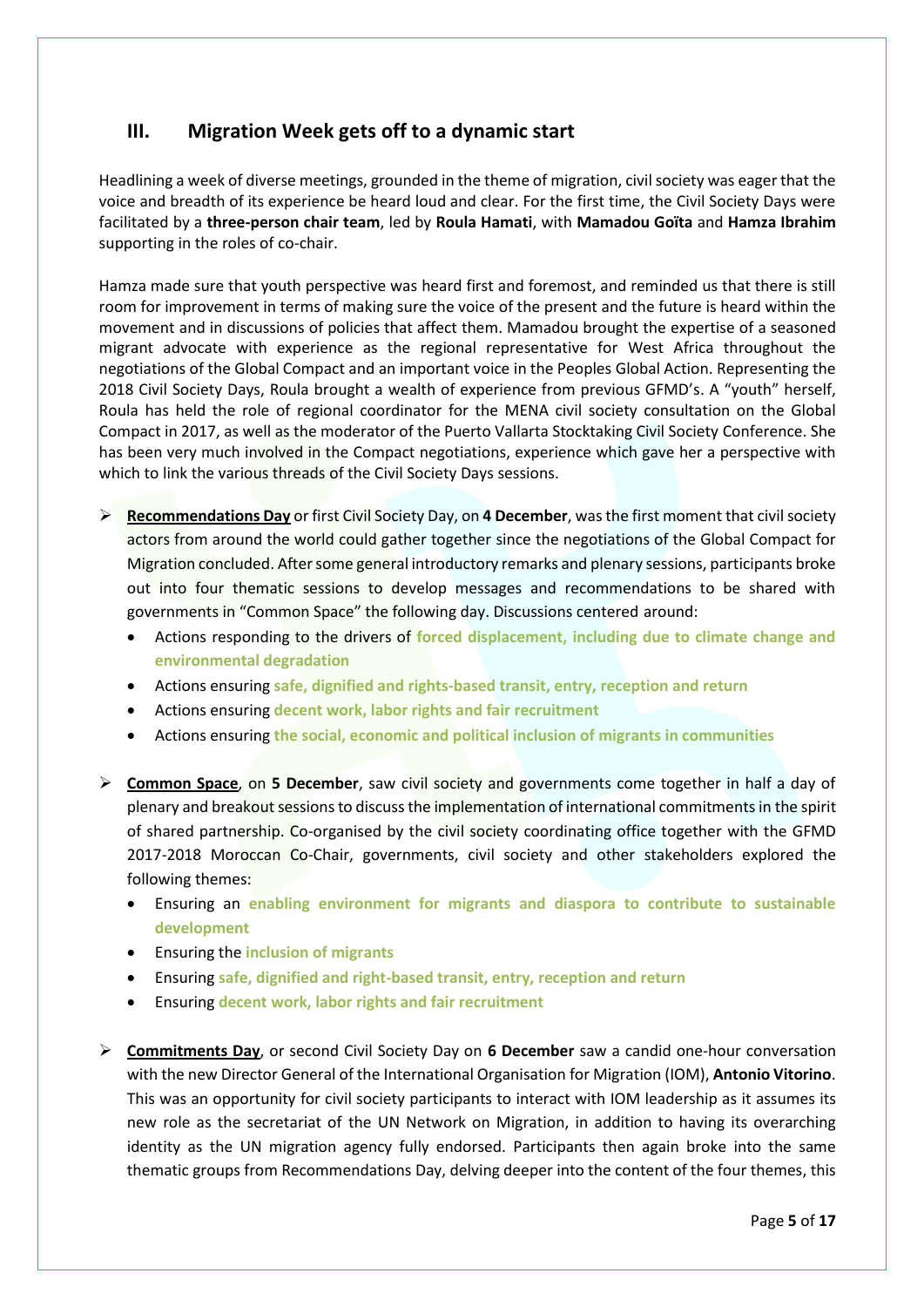time with an internal focus: sharing practices and strategizing for collective action, before sitting down to discuss future avenues and next steps.

In addition to six side events, a "**Green room**" took place on both Civil Society Days to explore models of engagement for civil society in global governance of migration. This session was designed as an opportunity for participants to give input into a study on the future structure and focus of civil society representation, coordination and organization. With the current mandate of the Action Committee being extended until 31 December 2019 (just as the implementation of the Global Compact on Migration gets underway), a consultant was engaged to explore how civil society can collectively contribute to and shape the implementation, follow-up and review of the Compact. The session invited thoughts on three key questions:

- In this new era of migration governance, what are our collective activities?
- What should civil society's collective priorities and milestones be for 2019?
- How do we structure ourselves to make this workable?

The input received will form part of a report that will be launched in February 2019.

➢ **Platforms for Partnerships and closing ceremony of the GFMD:** In recognition of the important role of civil society in the future implementation and follow up of the Global Compact on Migration, and in line with the [12 civil society recommendations for the future of the GFMD,](file:///C:/Users/rsh/AppData/Local/Microsoft/Windows/Temporary%20Internet%20Files/12%20CS%20Recs%20for%20GFMD/12%20CS%20Recs%20for%20Future%20of%20GFMD%202018.pdf) all civil society participants were invited for the very first time to contribute to the second GFMD Government Day, and to participate in the Platform for Partnerships, as well as the official closing ceremony of the GFMD. This new opportunity for exchange between civil society and governments was welcomed by civil society. Key messages and commitments discussed throughout the Civil Society Days were brought to governments by the Civil Society Days Chair, Roula Hamati.

### <span id="page-5-0"></span>**IV. Overarching reflections**

The 2018 GFMD Civil Society Days kicked off Migration Week in Marrakesh with a great sense of moment. Despite the many challenges and diverging voices of stakeholders around migration governance, civil society delegates shared a general sense of accomplishment about what had been achieved throughout the year. Whether we look at the global level, during the negotiations of the Global Compact for Migration, or at the daily work of many local, grassroots organizations, 2018 was a defining year for civil society as a whole. All civil society delegates therefore shared a feeling of responsibility and determination to move forward together and engage with all actors in the work ahead.

Throughout the Civil Society Days, two themes emerged consistently: *implementation* and *communication*. Grassroots activists, migrants, national trade union representatives, regional advocates and local authorities shared examples of how a global commitment such as the Compact can have concrete impact on their daily work, as well as how civil society actors can support each other around the world. A strong call for collective planning, coordination and advocacy in the implementation phase of the Global Compact on Migration permeated the Civil Society Days, with near-consensus on the need to develop a **joint multiyear work plan** in the immediate future to frame this collective effort going forward.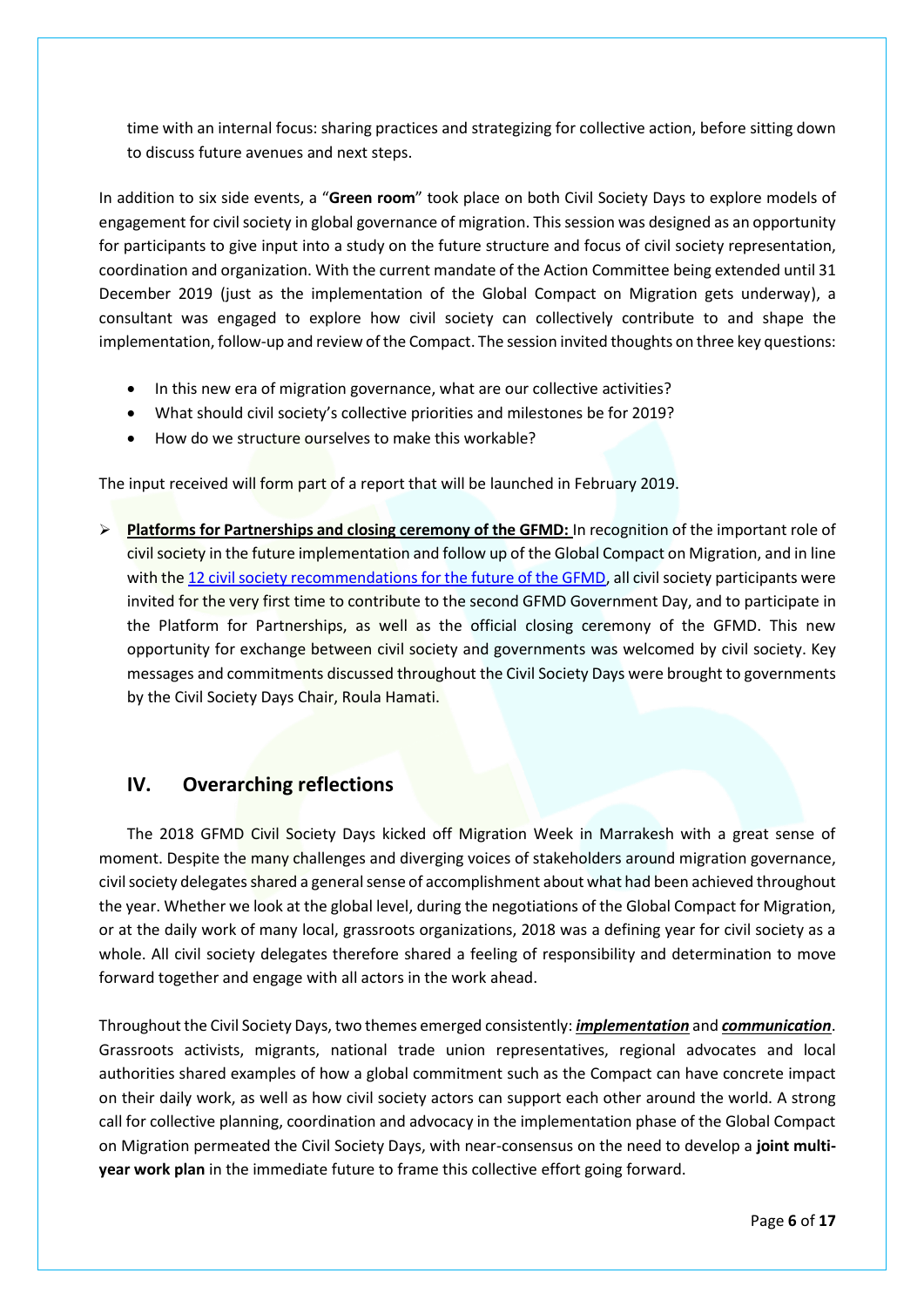**Communication** was discussed both broadly and specifically: there was a sense of concern expressed over the effective use of communication by populist political and social movements to disseminate false, misleading or hyperbolic information about migration and migrants. Alarm was expressed at the effect this had not only on migrants and societies, but also on the democratic and rights-based principles on which post-World War II international cooperation has been built. These discussions resulted in a recognition of the need for more emphasis and energy on communication, information sharing and bridge-building with non-traditional actors such as local authorities and the private sector, for example. **These elements should feature prominently in any future work plan**.

# <span id="page-6-0"></span>**V. Civil Society Recommendations & Commitments**

The following section is an attempt to reflect the diversity and the breadth of the discussions and recommendations that came out of the thematic sessions on both Civil Society Days, as well as the overarching thematic reports. In this sense, we have extracted a number of gaps that were identified in responding to the needs of migrants and their communities, as well as 10 commitments for future advocacy and [action](http://madenetwork.org/sites/default/files/GFMD%20CSD%20Chair%20report%202018_ENG.pdf) that were presented by the Civil Society Days Chair at the official closing ceremony of the GFMD. Recognizing that many of these elements are transversal and can equally be applied to other areas of action, we present this outline as an introduction and potential catalyst for more thinking around the development of a common civil society multi-year workplan.

#### <span id="page-6-1"></span>**i. Needs identified**

#### **Throughout the Civil Society Days, the following** *needs* **were identified:**

- The need to ensure that all stages of migration are governed by human rights, labor rights and other international standards, including by:
	- o Aligning national and local migration policies with relevant human rights and international labor standards
	- o Ensuring access to protection, including at international borders.
	- $\circ$  Ensuring that returns are not effectuated to countries where the safety and dignity of the returnee cannot be guaranteed, including due to climate change.
- The need to recognize climate change as a driver of forced displacement and to develop adaptive strategies with those affected by climate displacement, including by:
	- o Enhancing partnerships which address drivers of forced displacement.
	- o Encourage the adoption of national commitments on climate action.
- The need to address negative narratives on migration, including by:
	- o Developing communications and advocacy strategies at various levels (states, politicians, media) to combat racism, xenophobia and discrimination by developing positive discourses.
- The need to ensure the protection of all migrants, including through:
	- o Early identification of vulnerabilities.
	- $\circ$  Specific attention paid to the needs of children, women, migrants with irregular status, those at risk of being trafficked, or people forced to flee due to climate change.
	- o Regulation of firms that exploit women's unprotected labor.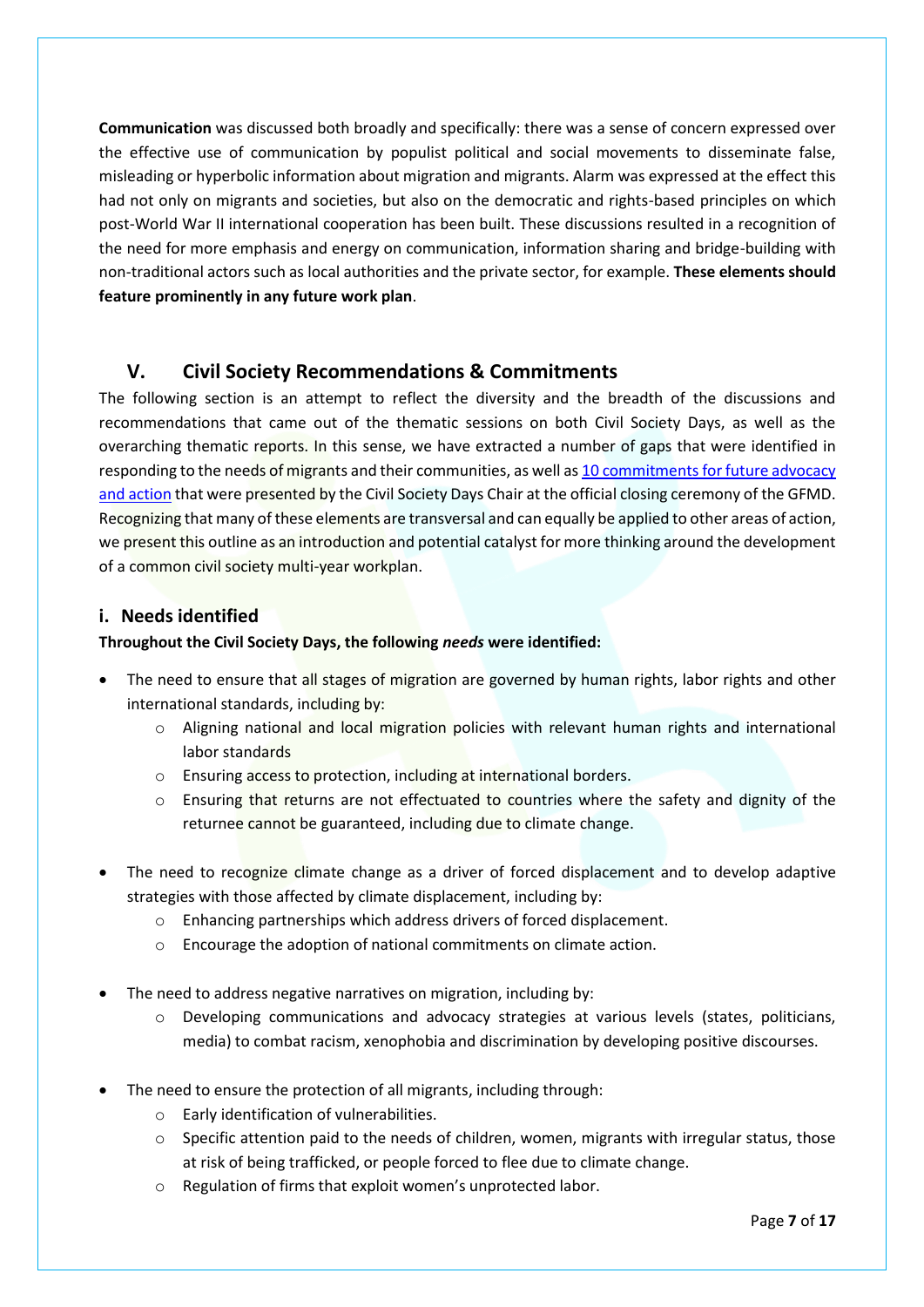- The need to adopt a holistic approach to human mobility, which takes into account all people on the move, regardless of their status, including by:
	- o Ensuring access to justice, legal representation and due process
	- o Ensuring access to services
- The need of inclusion of migrants into communities, including by:
	- o Fostering economic empowerment
	- o Encouraging language skills
	- o Focusing on creating economic opportunities for migrants who have returned
- The need to enhance safe and regular pathways, including by:
	- o Placing specific emphasis on pathways for children on the move and children affected by migration.
	- o Ensuring that all cases of child statelessness are swiftly resolved.
	- o Avoiding overly strict visa regulations.
	- o Increasing the availability of regular pathways across all skills levels, to prevent migrant workers for being used and returned when they are no longer needed. Advocating for migrant workers as human beings, not a service.

#### <span id="page-7-0"></span>**ii. 10 Civil Society Commitments**

The following **ten commitments** were presented at the official closing ceremony of the GFMD, by the GFMD Civil Society Chair, highlighting both some of the key issue and overarching themes identified by civil society in relation to the implementation of the Global Compact.

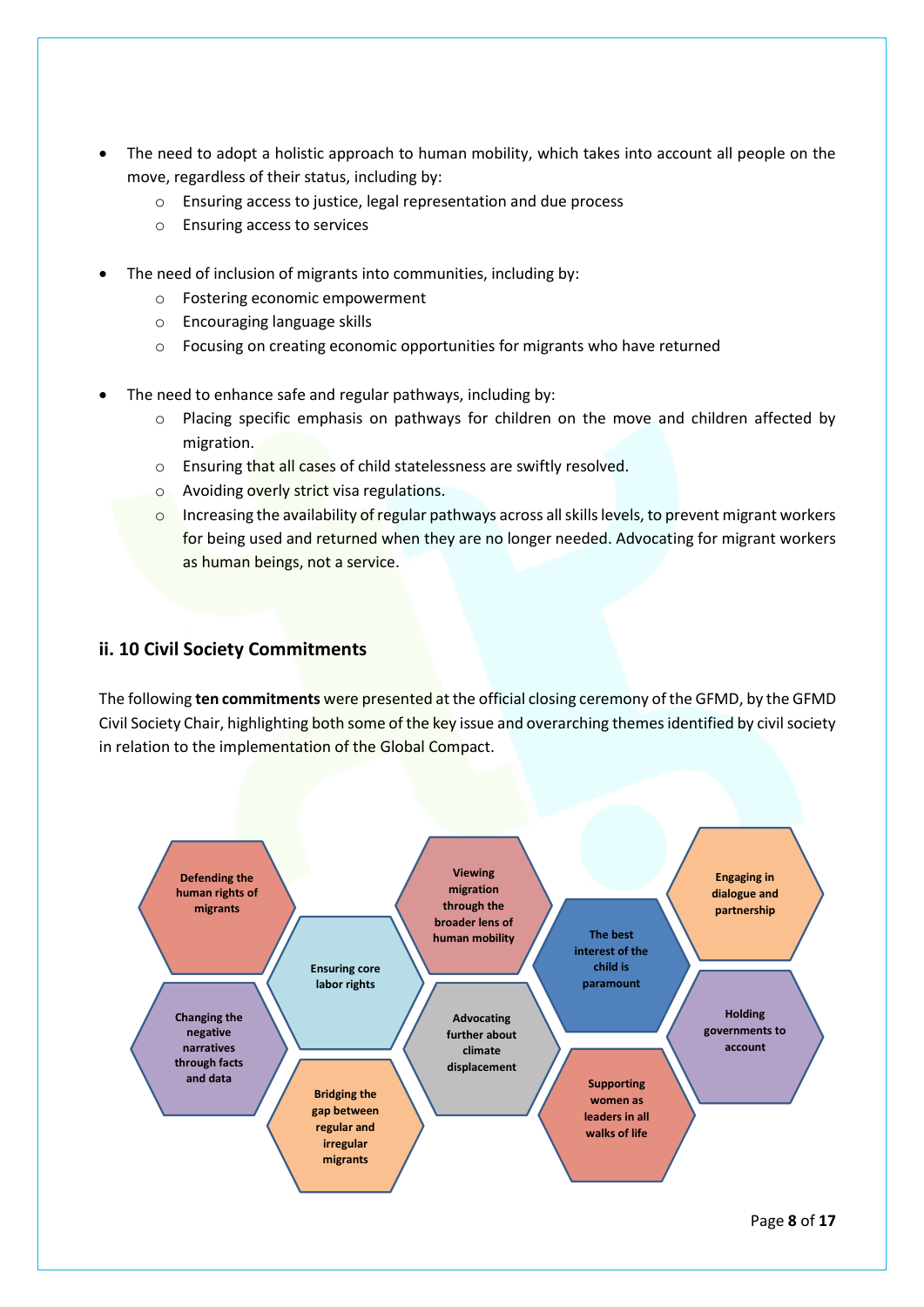#### **1. Defending the human rights of migrants**

Civil society commits to ensure that the Compact is interpreted and implemented in accordance with human rights principles. In doing so, it is vital that migrants are at the heart of all policies that affect them.

#### **2. Changing the negative narratives on migration through facts and data**

Civil society commits to collect and use facts and data to highlight the contributions of migrants to societies, with a view to changing the negative narratives on migration and to foster social inclusion at the local and national levels. We further commit to monitoring national action plans as they are developed to ensure that they have a clear focus on the inclusion and non-discrimination of migrants.

**3. Ensuring core labor rights** 

Civil society commits to continuing to advocate and lobby so that all migrant workers, regardless of status, are guaranteed their core labor rights including the freedom of association and collective bargaining and to ensure that those rights are respected and protected at all stages of migration.

**This is a major cross-cutting theme that was raised in many sessions**

#### **4. Bridging the gap between regular and irregular migrants**

Civil society commits to mobilize, advocate, and lobby governments to bridge the gap between regular and irregular migrants at the local and national levels. We also commit to support those grassroots actors already providing services to all migrants - and other vulnerable persons - regardless of status and with special attention to the most vulnerable migrants – regardless of their migration status.

#### **5. Viewing migration through the broader lens of human mobility**

Civil society commits to viewing and advocating for migration from the broader lens of human mobility and to work at the national level to ensure the joint implementation of the Global Compact for Migration and the Global Compact on Refugees to ensure that it is not rigid definitions that define people and the way they are treated, but their humanity.

We encourage all professionals to consider the importance of working to bridge the two compacts, as well as initiatives that bring the focus of the compacts together under one umbrella through projects such as the Initiative for Child Rights in the Global Compacts.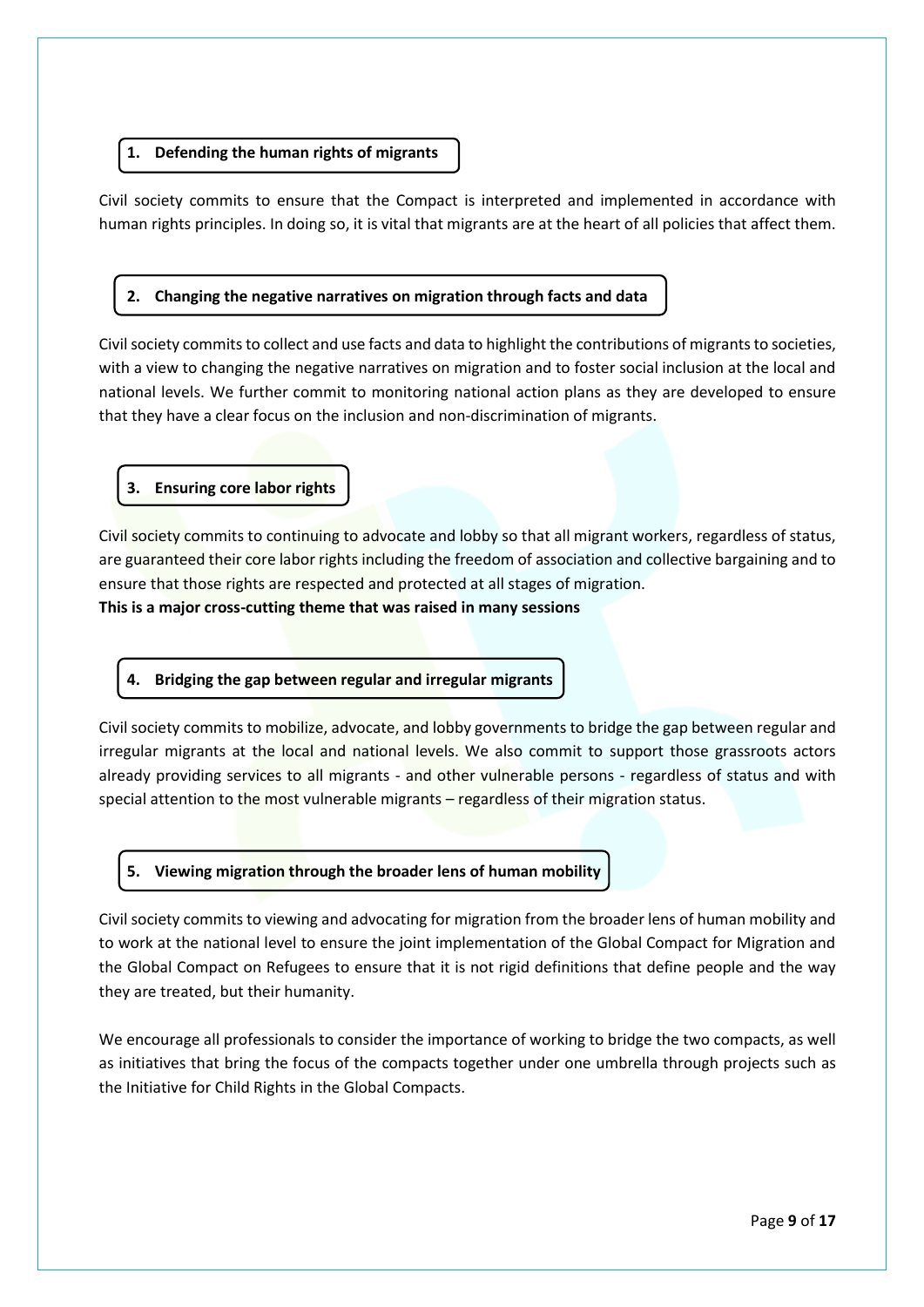#### **6. Advocating further about climate displacement**

Civil society commits to demanding a stronger climate displacement agenda in the Global Compact and in other spaces, such as the GFMD, so that the unique risks facing climate-vulnerable communities are recognized and addressed in a short time frame.

It was reminded that priority should be placed on long-term solutions, rather than short-term fixes which often exacerbate the underlying issues. Migration deterrence policies are not a strategy for sustainable development especially when environmental degradation is increasingly making livelihoods precarious.

#### **7. The best interest of the child is paramount**

Civil society commits to holding governments to account to ensure that the best interest of the child as the primary consideration in all matters concerning migrant children is always respected as a minimum standard. No child should be detained for immigration purposes or separated from their family.

#### **8. Supporting women as leaders in all walks of life**

Civil society commits to recognize and support the role of women as leaders in communities, families and economies whether as primary migrants or as those left behind when other family members migrate.

#### **9. Engaging in dialogue and partnership**

Civil society commits to remaining critical while remaining engaged with States, UN agencies and other stakeholders as a respected partner in the implementation of the Global Compact.

#### **10. Holding governments to account**

Civil society commits to monitor and keep governments to account on all their commitments. We will take the initiative to create monitoring systems to track progress at the different levels, connecting the national, regional and global and to create multi-year civil society action plans for implementation.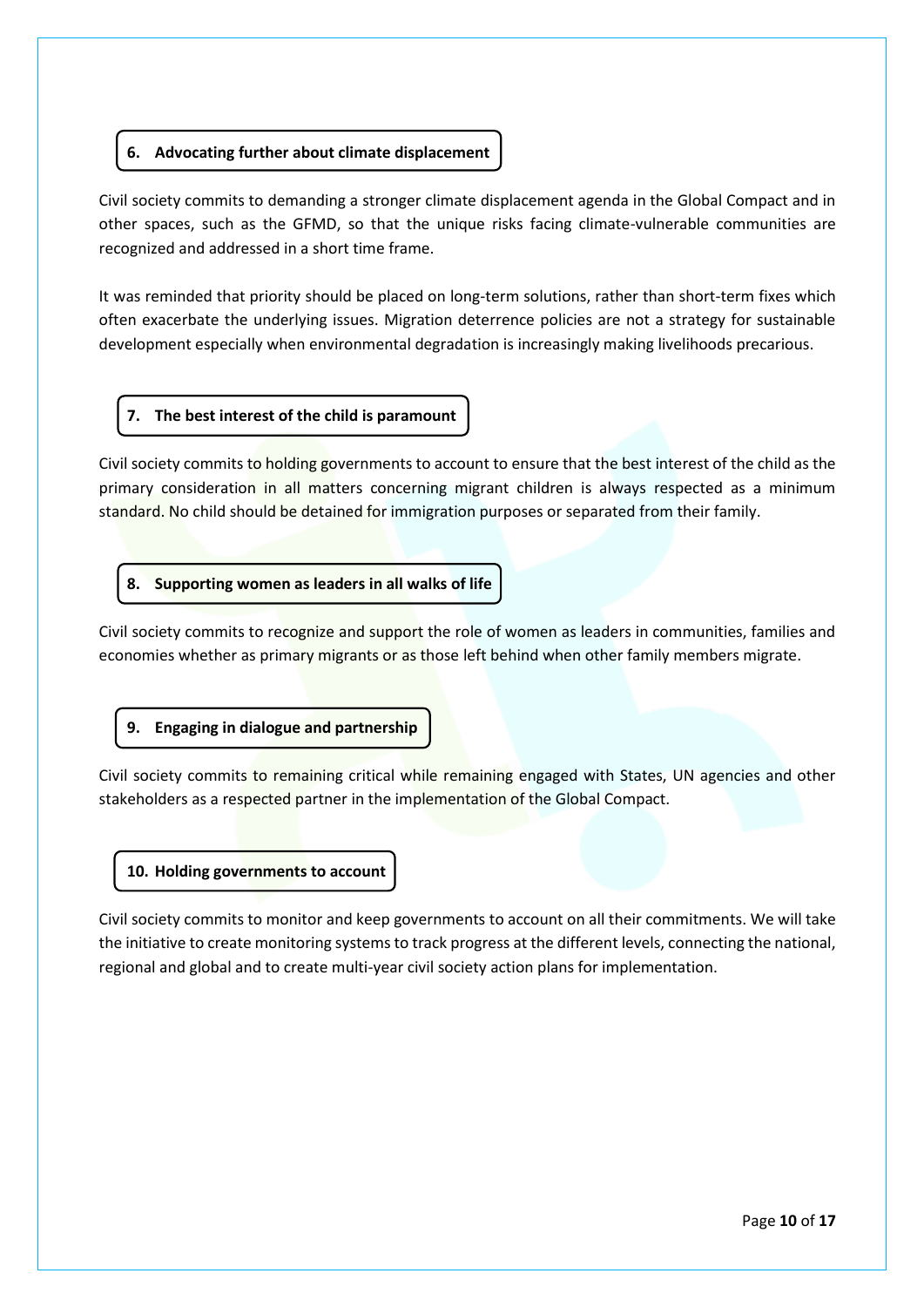#### <span id="page-10-0"></span>**iii. Actions towards a new era of global mobility**

**The following** *actions* **were identified for civil society to move forward with in 2019:** 

- Advocate for rights-based equitable development that meets the economic, social and cultural rights of all, facilitating the election of migration as a choice, not a necessity.
	- o Encouraging States to ratify and implement applicable international conventions and human rights standards (e.g. UN Convention for Migrant Workers, all ILO conventions, 2030 Agenda, etc.).
	- o Use positive discourse with a view to educating around the factual benefits of migration.
	- $\circ$  Adopt a holistic approach which links to work on poverty reduction, sustainable development and climate change.
- Advocate for and ensure a greater inclusion of migrants and diasporas in policy-making mechanisms.
	- o Develop national and local action plans for the inclusion of migrants, based on the principle of non-discrimination.
	- o Involve affected communities in order to reduce vulnerability and isolation and to enhance participation of migrants in decisions that affect them.
- Activities to raise awareness among civil society at all levels as well as the broader public about the Global Compact for Migration, through:
	- o The development of a toolkit/guide.
	- o Tailored messages to respond to states' sensitivities around various issues.
- Promote greater dialogue and stronger partnerships between all stakeholders at all levels:
	- o National and local and regional authorities
	- o Private stakeholders, employers, trade unions
	- $\circ$  The media
	- o Including through the creation of platforms to share good practices, for example by identifying "GCM Champion states".
- Conduct mapping of existing systems, platforms and monitoring tools, establishing new ones where necessary, to support and measure:
	- $\circ$  The implementation of human rights, international labor conventions and climate action plans, in particular regarding return, reintegration and alternatives to return
	- o The implementation of the GCM, including in local contexts to ensure a transparent implementation and that human rights are mainstreamed in all activities.
	- $\circ$  The identification of vulnerabilities from the earliest opportunity, as well as missing migrants, exploited migrant children, etc.
	- o The implementation of firewalls for all people on the move
	- o The creation of safe and regular pathways.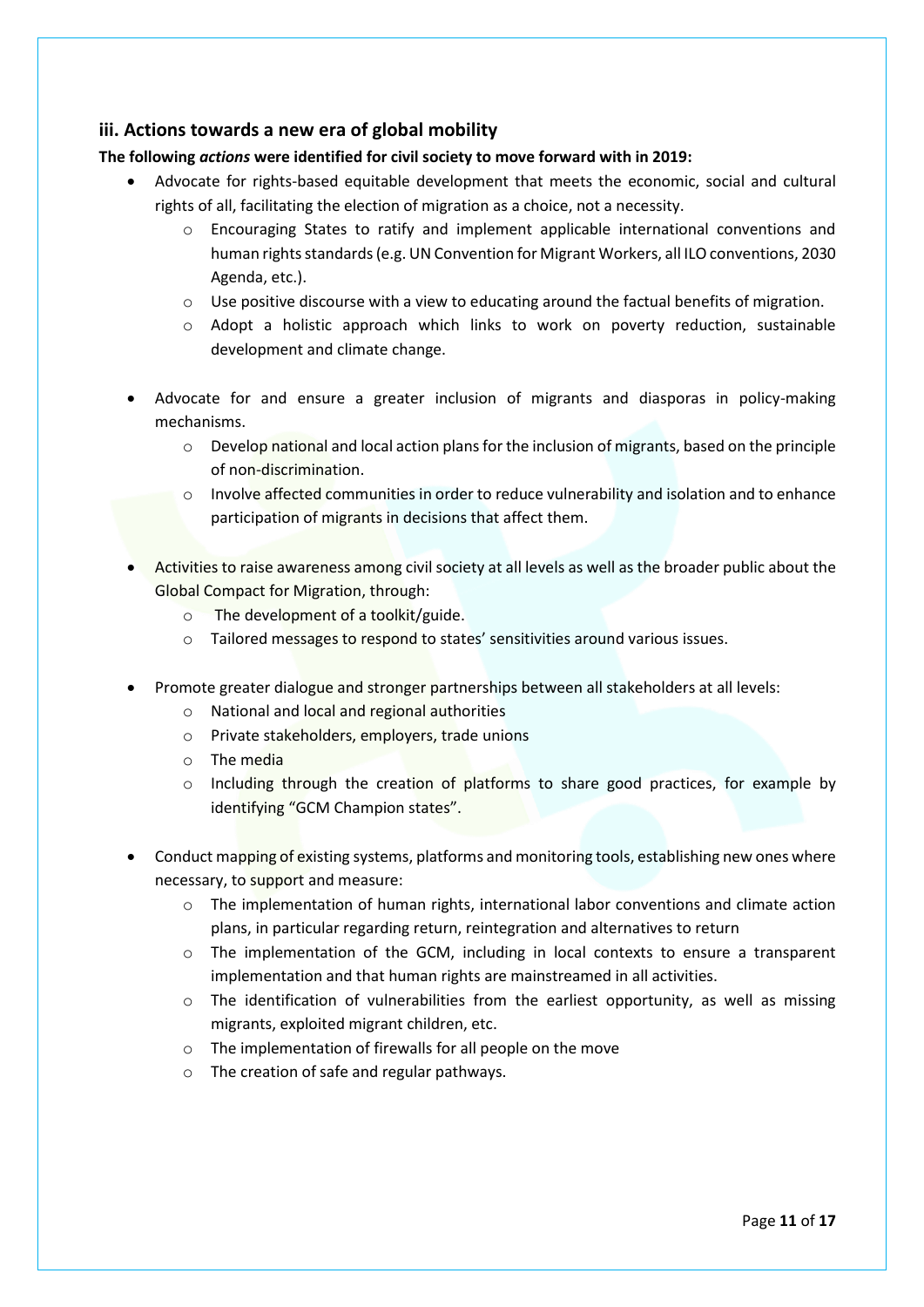# <span id="page-11-0"></span>**VI. Towards the GFMD 2019 – Quito, Ecuador: moving from policy to action**

*"Civil Society Days are like oxygen that helps governments and international organizations think better and more creatively about finding solutions for international migration. That is what we need: solutions with a short-term, middle-term, and long term perspective."*

These words spoken by Ms. Ilse Hahn from the German government, in the closing ceremony of the Civil Society Days reflect perfectly the sentiments expressed throughout the event and subsequent evaluation. The time to move from policy to action is now.

The Civil Society Days ended with a strong conviction that the 2019 GFMD should be linked very strongly to the implementation of the Global Compact for Migration, with considerable interest in a focus on regional and national implementation. This will be an important moment to take stock of the initial achievements and initiatives taken by governments to implement the Compact and to ensure that each subsequent GFMD until the first International Migration Review Forum is used as an opportunity to see how governments are moving forward with their commitments.

Also in the closing ceremony of the Civil Society Days, **Ambassador Arturo Cabrera Hidalgo** of Ecuador spoke of a crucial moment to respond to new responsibilities, while at the same time responding to existing obligations. In this sense, coordination is urgently needed to engage collectively within existing frameworks, which will allow civil society to have their priorities heard at the local, regional and global levels.

Ambassador Cabrera shared his vision for the development of the GFMD process in 2019 under the Ecuador chair, specifically mentioning an intention to reflect the strong influence of civil society and the vision to ensure the GFMD is reinforced to make it more inclusive and results-oriented. The decision to bring the GFMD chair back to Latin America for the first time since 2010 is of great significance given the current challenges facing migrants in the region, and the emphasis that Ecuador has already placed on recognizing the need for greater protection of human rights in migration policies.

While there is much work to be done as we move towards Quito, we are encouraged by the incoming Chair's focus on principles that are in line with our own. Seeing the GFMD as the bridge between the two Global Compacts will be instrumental in closing the gaps in existing international legal frameworks, particularly in regard to:

- Non-discrimination against people in situations of human mobility;
- Non-criminalization of people due to their immigration status; and
- Recognition of the positive contributions of migrants to development.

From civil society's perspective, one key step would be setting down a **common work plan** for the next year to ensure that we are playing an active role in measuring the progress on the implementation of the GCM and in reviewing the commitments made. Elements of such a planning could be based on the above overview, and should include as a minimum:

• Collective planning, coordination and advocacy in implementing the Global Compact on Migrations, including: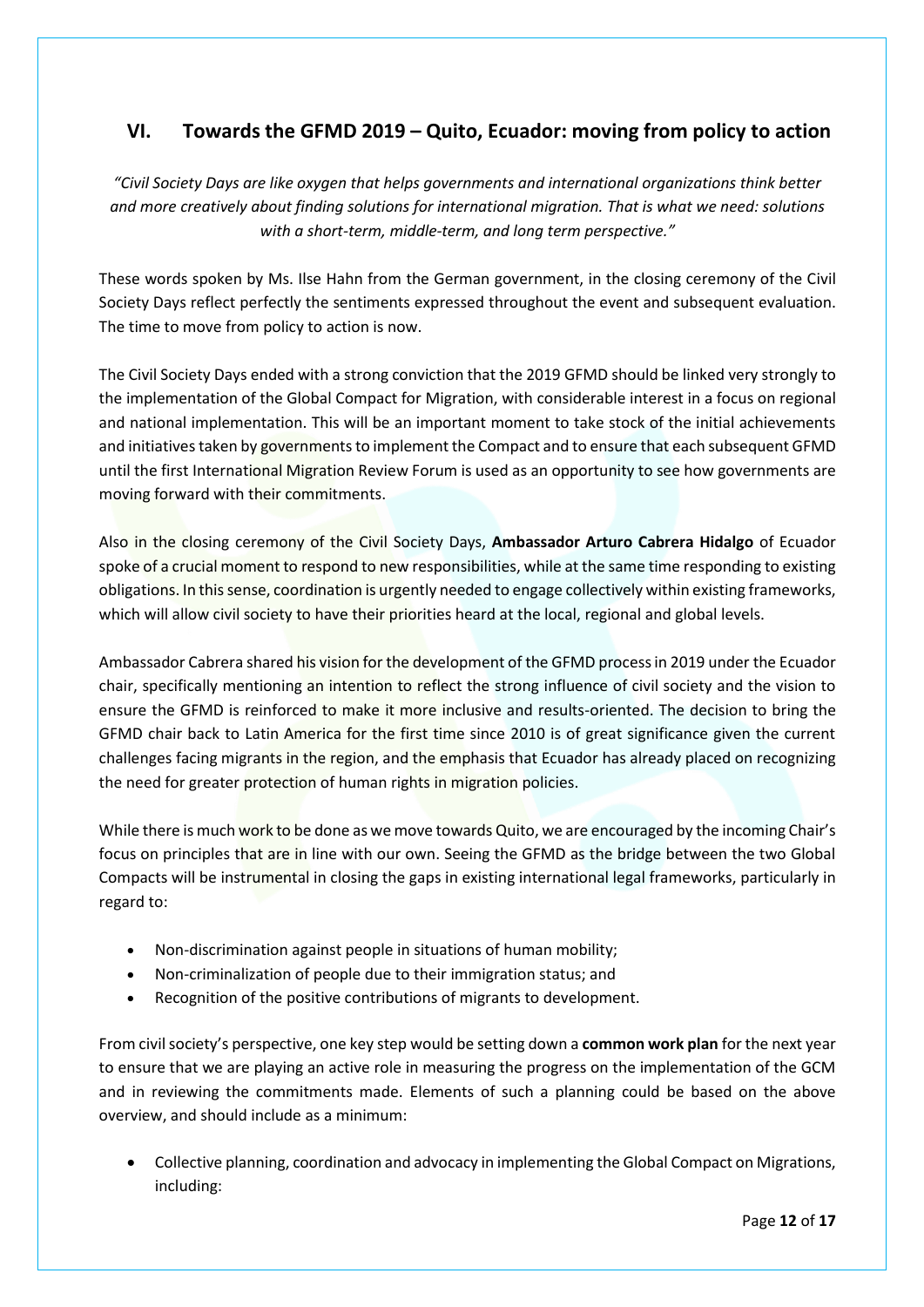- o Advocating for a greater inclusion of migrants and diasporas in policy-making mechanisms.
- o Activities to raise awareness among civil society at all levels as well as the broader public about the Global Compact for Migration, through the development of a toolkit/guide.
- A strategy to ensure effective communication, information-sharing and to enhance partnerships between all affected stakeholders at all levels.
	- $\circ$  Including through the creation of platforms to share good practices, including through the identification of "Champion GCM states".
- A civil society monitoring framework for the implementation of the GCM

With a commitment to "promoting the necessary changes in the narrative of human mobility", we very much look forward to working together in close partnership with the incoming Chair towards human mobility that works for migrants and societies. As Ms. Hahn reminded us "Moving forward with implementation will be no easy feat... disagreements will come up, as will different perceptions on how to best meet the needs of all stakeholders. Discussions around diverging opinions are not the problem, they can nourish the process and bring about better solutions. Developing a 360 degree vision of migration requires us all to broaden our horizons we must wholeheartedly uphold." We, as civil society must commit to continue to open discussions on topics of migration that were once deemed too sensitive, drawing on the elements described above as we move towards the next GFMD.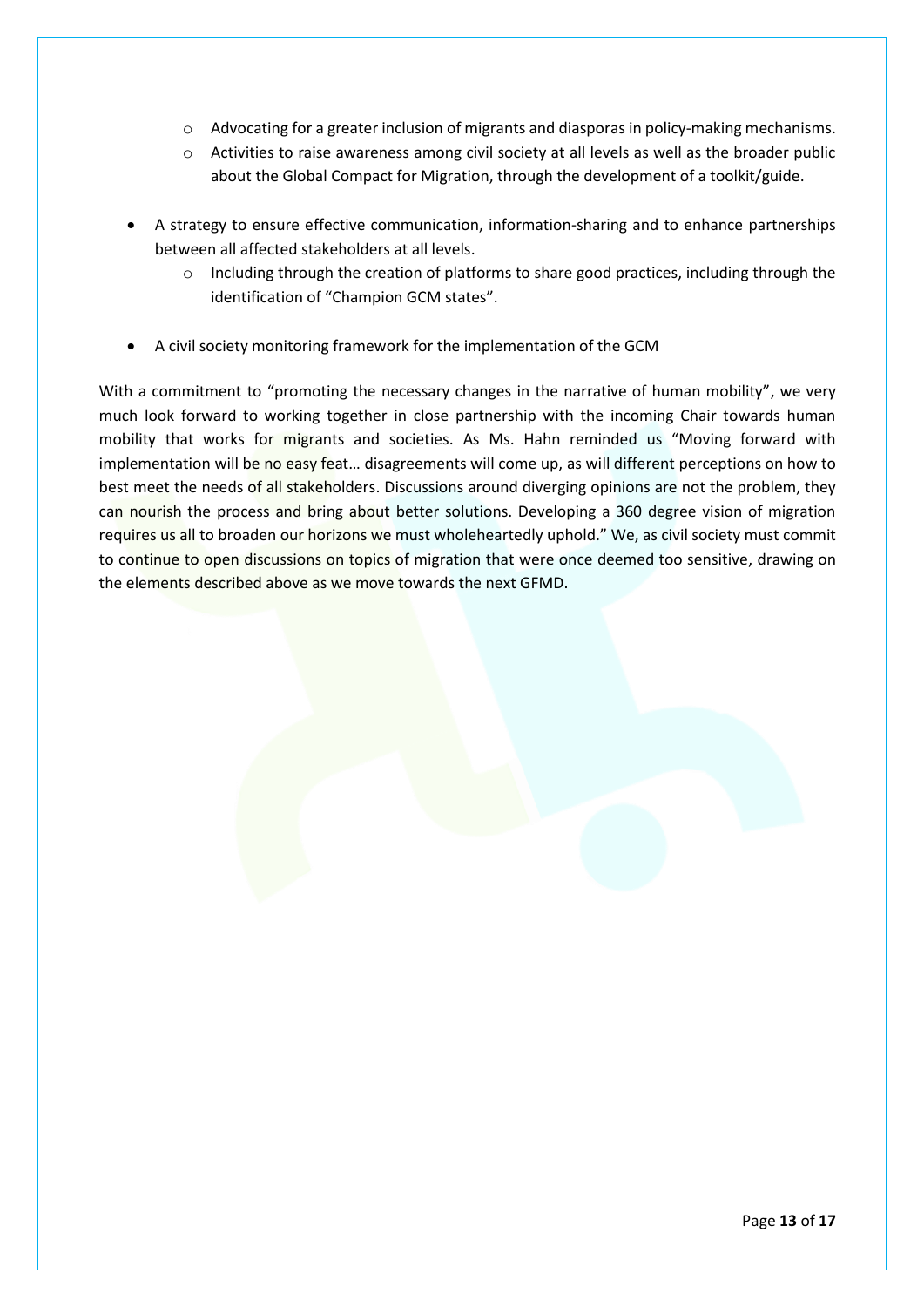# <span id="page-13-0"></span>**ACKNOWLEDGEMENTS**

The Global Forum on Migration and Development (GFMD) Civil Society Coordinating Office would like to thank all those who contributed to making the GFMD Civil Society Days (CSD) 2018 a success.

In particular our sincere thanks and gratitude to the following persons and institutions:

- − Secretary General Mr. El Habib Nadir, Moroccan Co-Chair of GFMD 2017-2018, the Government of Morocco and the incredible Moroccan team
- − Ambassador Götz Schmidt-Bremme, German Co-Chair of GFMD 2017-2018
- − Ambassador Arturo Cabrera Hidalgo, representing the Ecuadorian Chair of GFMD 2019
- − Mr. António Vitorino, Director General, IOM
- − Donors of the GFMD Civil Society Programme 2018: The Governments of Morocco, Switzerland, Germany / GIZ, the United Arab Emirates, the Netherlands; Bangladesh, Canada, the OAK Foundation; and ICMC.
- − The GFMD Support Unit, Geneva
- − The members of the International Steering Committee (ISC)
- − Ms. Roula Hamati, Chair, and Mr. Mamadou Goita and Mr. Hamza Ibrahim, Co-Chairs of the 2018 GFMD Civil Society Days
- − All speakers, moderators, rapporteurs and special guests
- − Ms. Sajeela Kershi, Inspirational speaker
- − All participants of the GFMD Civil Society Days 2018
- − Our local partner, Forum des alternatives Maroc (FMAS) and Mr. Azeddine Aabbar, logistical assistant
- − All the staff at Hotel Palm Plaza, Marrakesh
- − All service providers in Morocco
- − Mr. Aminul Haque for designing the Marrakesh GFMD logo and banners
- − All volunteers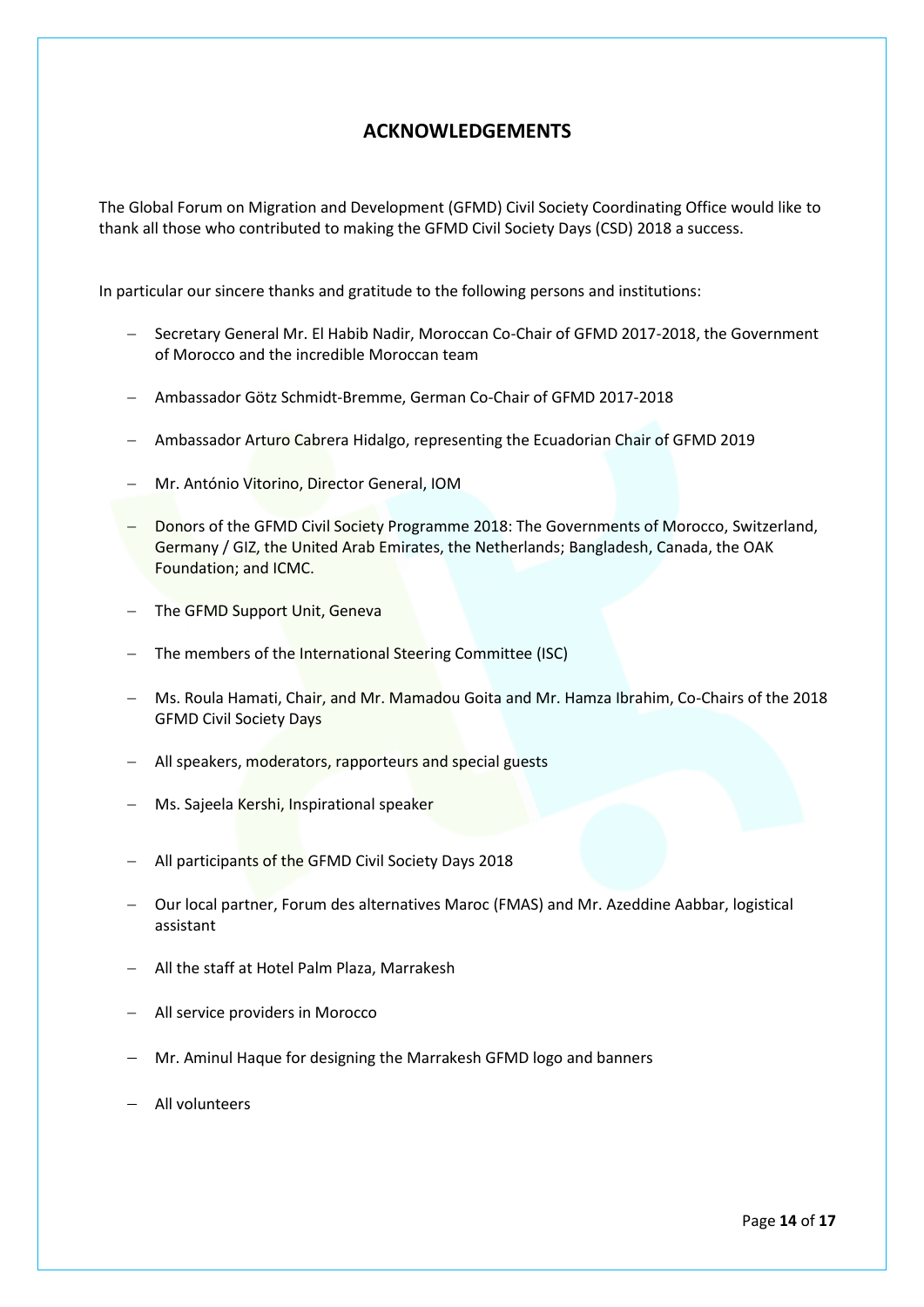#### **ANNEX. 1**

# <span id="page-14-1"></span><span id="page-14-0"></span>**GFMD 2018: lessons learned**

Following the GFMD Civil Society Days, an evaluation survey was shared with all participants to enable us to reflect on the experience and how it can be improved in future years. The feedback received reflects the views of over 75 participants, and can be consulted in more detail in [the evaluation booklet.](http://madenetwork.org/sites/default/files/GFMD%20CSD%202018%20Evaluation.pdf)

While there was valuable feedback about many of the specific aspects of the programme and coordination, for example:

- the themes of climate change and decent work & labor rights should be repeated in the coming year(s);
- there should be a recalibration of the time spent in plenary sessions to ensure more time for working sessions.

There were a number of interesting takeaways that resounded around future editions of the GFMD Civil Society Days in the broader sense:

- On the balance, participants seemed pleased with the **diversity** of the delegates, particularly with **youth represented more visibly** than in previous years.
- It was suggested that the national level and in particular, grassroots organisations, should be better represented in the future.
- Some suggested that the Civil Society Days should be more **action-based**, with specific moments dedicated for **strategizing** and **developing concrete next steps** and commitments which can be measured;
- In this sense, the opportunity for civil society to **self-reflect** on its organization (in the form of the Green room) was much appreciated and recommended for future GFMDs.
- Many appreciated the increased **opportunities to interact with governments**, however there was also a call to reevaluate the opportunities and spaces to engage with governments.
- In particular, there was a clear call for greater opportunities to discuss more concretely with States in Common Space through exchanges rather than spending much of the time in plenary sessions.
- It was suggested that these take-aways and the commitments from the CSD 2018 be presented at the beginning of the CSD in Ecuador 2019, to ensure continuity.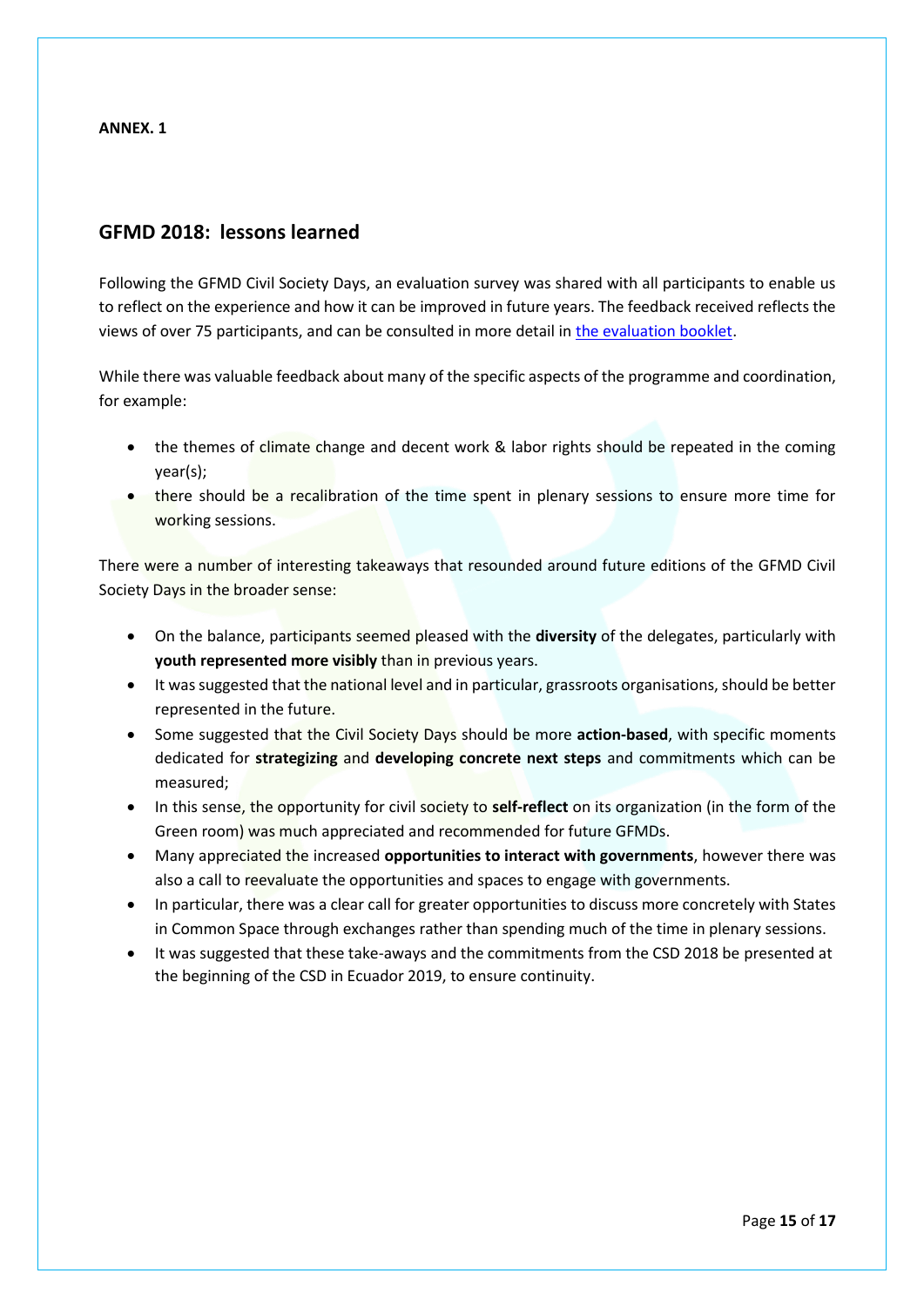**The Civil Society activities of the 2018 Global Forum on Migration and Development are organized by the GFMD Civil Society Coordinating Office, under the auspices of the International Catholic Migration Commission (ICMC) in partnership with a diverse group of NGOs, labor organizations, migrants and migrant associations, members of the academic community, and the private sector.**



Page **16** of **17**